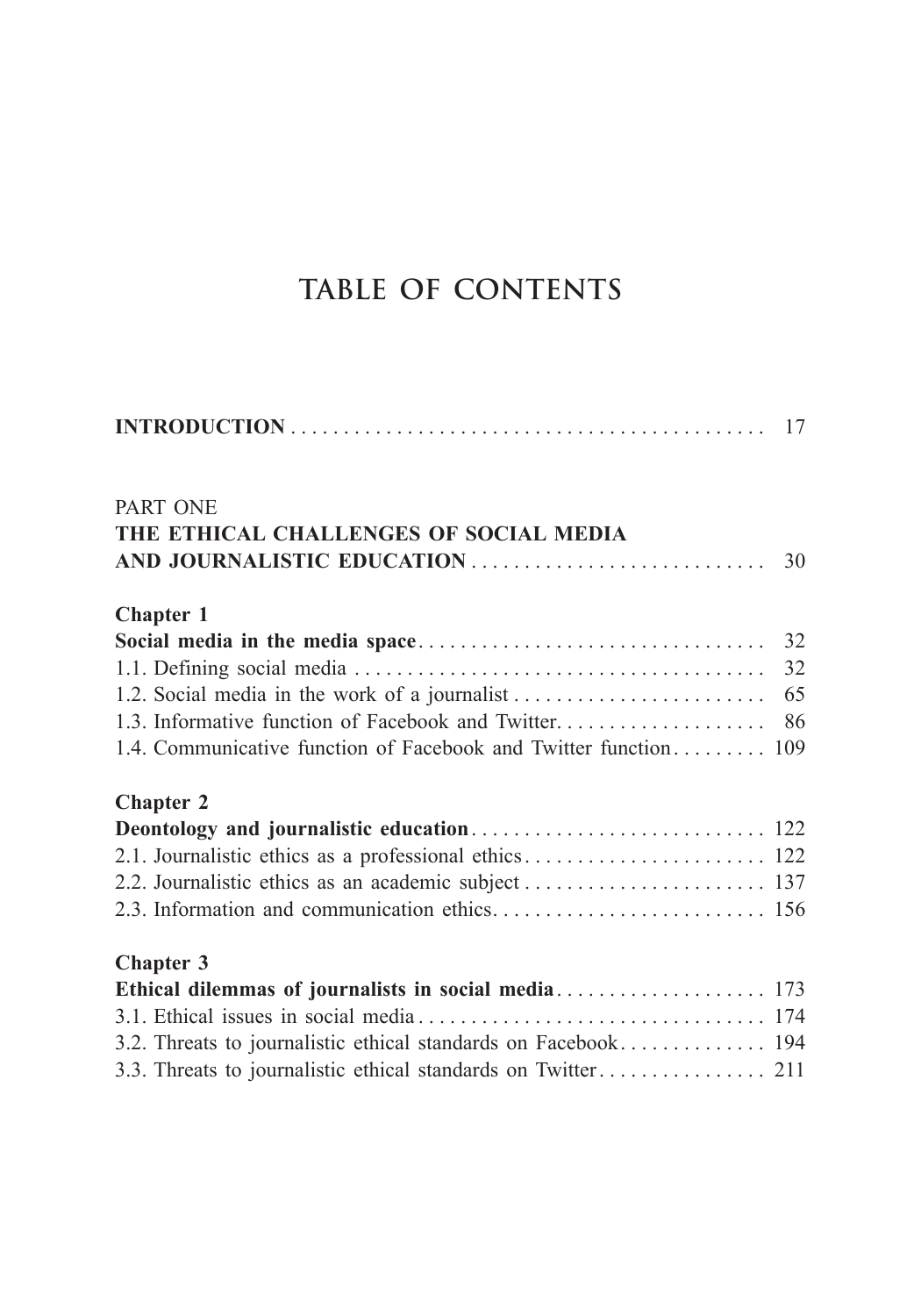| <b>PART TWO</b>  |                                                                         |  |
|------------------|-------------------------------------------------------------------------|--|
|                  | <b>EVALUATION OF CLASSES ON JOURNALISTIC ETHICS</b>                     |  |
|                  | AND THE ETHICAL DILEMMAS OF SOCIAL MEDIA                                |  |
|                  | IN JOURNALISTIC WORK IN THE OPINION                                     |  |
|                  |                                                                         |  |
|                  |                                                                         |  |
| <b>Chapter 1</b> |                                                                         |  |
|                  |                                                                         |  |
|                  |                                                                         |  |
|                  |                                                                         |  |
|                  |                                                                         |  |
|                  |                                                                         |  |
| <b>Chapter 2</b> |                                                                         |  |
|                  | Evaluation of journalistic ethics as an academic subject                |  |
|                  |                                                                         |  |
|                  | 2.1. Basic evaluation of classes on journalistic ethics  250            |  |
|                  | 2.1.1. Relations between classes evaluation and professional status 254 |  |
|                  | 2.1.2. Relations between classes evaluation and gender 255              |  |
|                  | 2.1.3. Relations between classes evaluation and college  256            |  |
|                  |                                                                         |  |
|                  | 2.2.1. Relations between teaching methods and professional status 258   |  |
|                  | 2.2.2. Relations between teaching methods and gender 259                |  |
|                  | 2.2.3. Relations between teaching methods and college 260               |  |
|                  | 2.2.4. Relations between teaching methods and the year                  |  |
|                  |                                                                         |  |
|                  |                                                                         |  |
|                  | 2.3.1. Relations between strengths of journalistic ethics classes       |  |
|                  |                                                                         |  |
|                  | 2.3.2. Relations between strengths of journalistic ethics classes       |  |
|                  |                                                                         |  |
|                  | 2.3.3. Relations between strengths of journalistic ethics classes       |  |
|                  | $\ldots$ . 267                                                          |  |
|                  | 2.3.4. Relations between strengths of journalistic ethics classes       |  |
|                  |                                                                         |  |
|                  |                                                                         |  |
|                  | 2.4.1. Relations between weaknesses of journalistic ethics classes      |  |
|                  |                                                                         |  |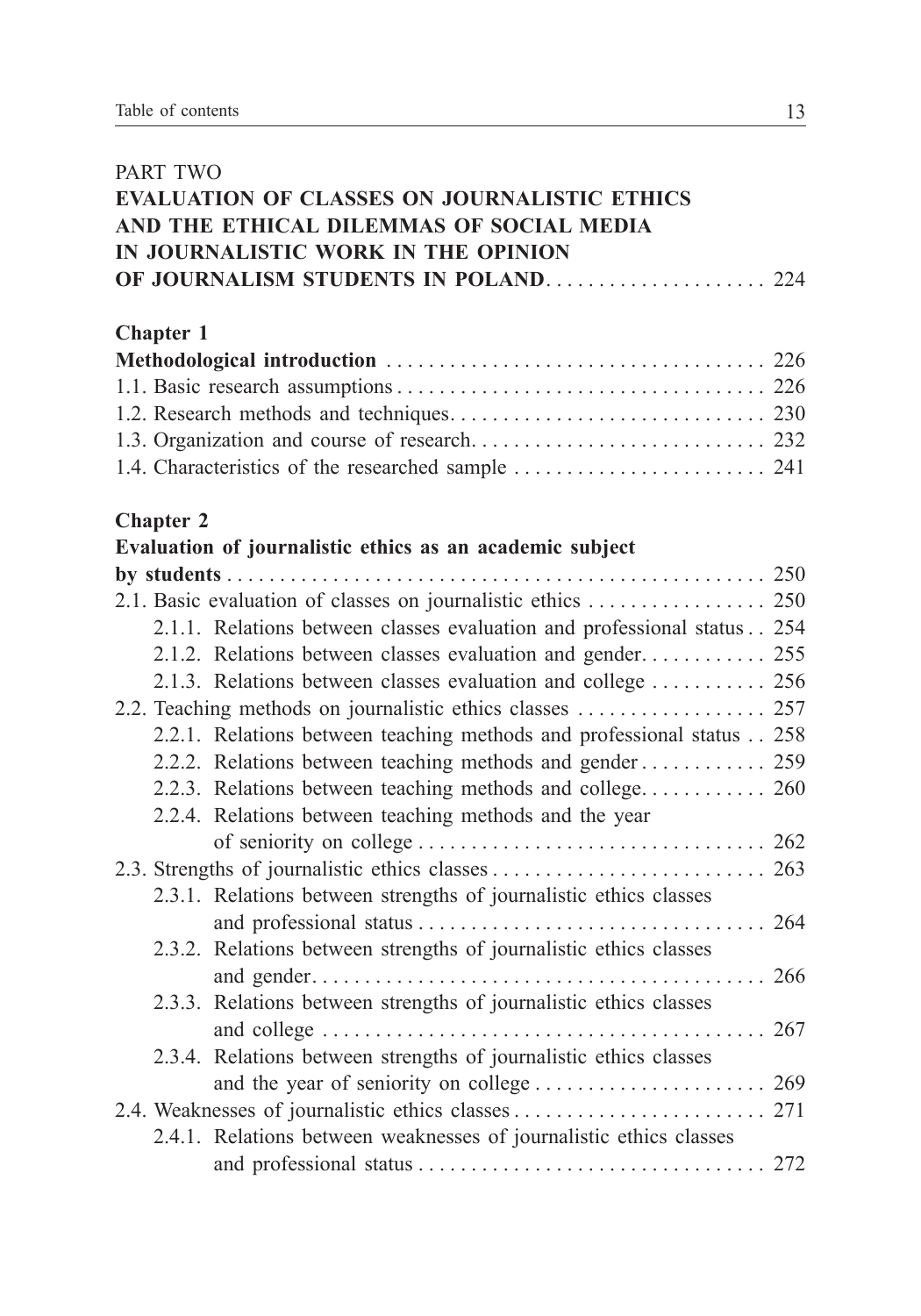|        | 2.4.2. Relations between weaknesses of journalistic ethics classes |  |
|--------|--------------------------------------------------------------------|--|
|        |                                                                    |  |
|        | 2.4.3. Relations between weaknesses of journalistic ethics classes |  |
|        |                                                                    |  |
|        | 2.4.4. Relations between weaknesses of journalistic ethics classes |  |
|        |                                                                    |  |
|        |                                                                    |  |
|        | 2.5.1. Issues that were omitted in journalistic ethics classes 279 |  |
|        |                                                                    |  |
|        | 2.5.1.2. Jagiellonian University  280                              |  |
|        |                                                                    |  |
|        | 2.5.1.4. University of Silesia in Katowice  282                    |  |
|        | 2.5.1.5. Adam Mickiewicz University in Poznań 283                  |  |
|        | 2.5.1.6. Maria Curie-Sklodowska University in Lublin 283           |  |
|        | 2.5.1.7. University of Warmia and Mazury in Olsztyn  284           |  |
|        |                                                                    |  |
| 2.5.2. | The activity of journalists in social media in education           |  |
|        |                                                                    |  |
| 2.5.3. | The issues discussed in journalistic ethics classes 287            |  |
|        | 2.5.3.1. Relations between the issues discussed                    |  |
|        | in journalistic ethics classes and professional status 289         |  |
|        | 2.5.3.2. Relations between the issues discussed in journalistic    |  |
|        |                                                                    |  |
|        | 2.5.3.3. Relations between the issues discussed in journalistic    |  |
|        |                                                                    |  |
|        | 2.5.3.4. Relations between the issues discussed in journalistic    |  |
|        | ethics classes and the year of seniority on college 293            |  |
|        | 2.5.4. Degree of discussing issues in journalistic ethics  294     |  |
|        | 2.5.4.1. Relations between a degree of discussing issues           |  |
|        | in journalistic ethics and professional status 296                 |  |
|        | 2.5.4.2. Relations between a degree of discussing issues           |  |
|        |                                                                    |  |
|        | 2.5.4.3. Relations between a degree of discussing issues           |  |
|        |                                                                    |  |
|        | 2.5.4.4. Relations between a degree of discussing issues           |  |
|        | in journalistic ethics and the year of seniority                   |  |
|        |                                                                    |  |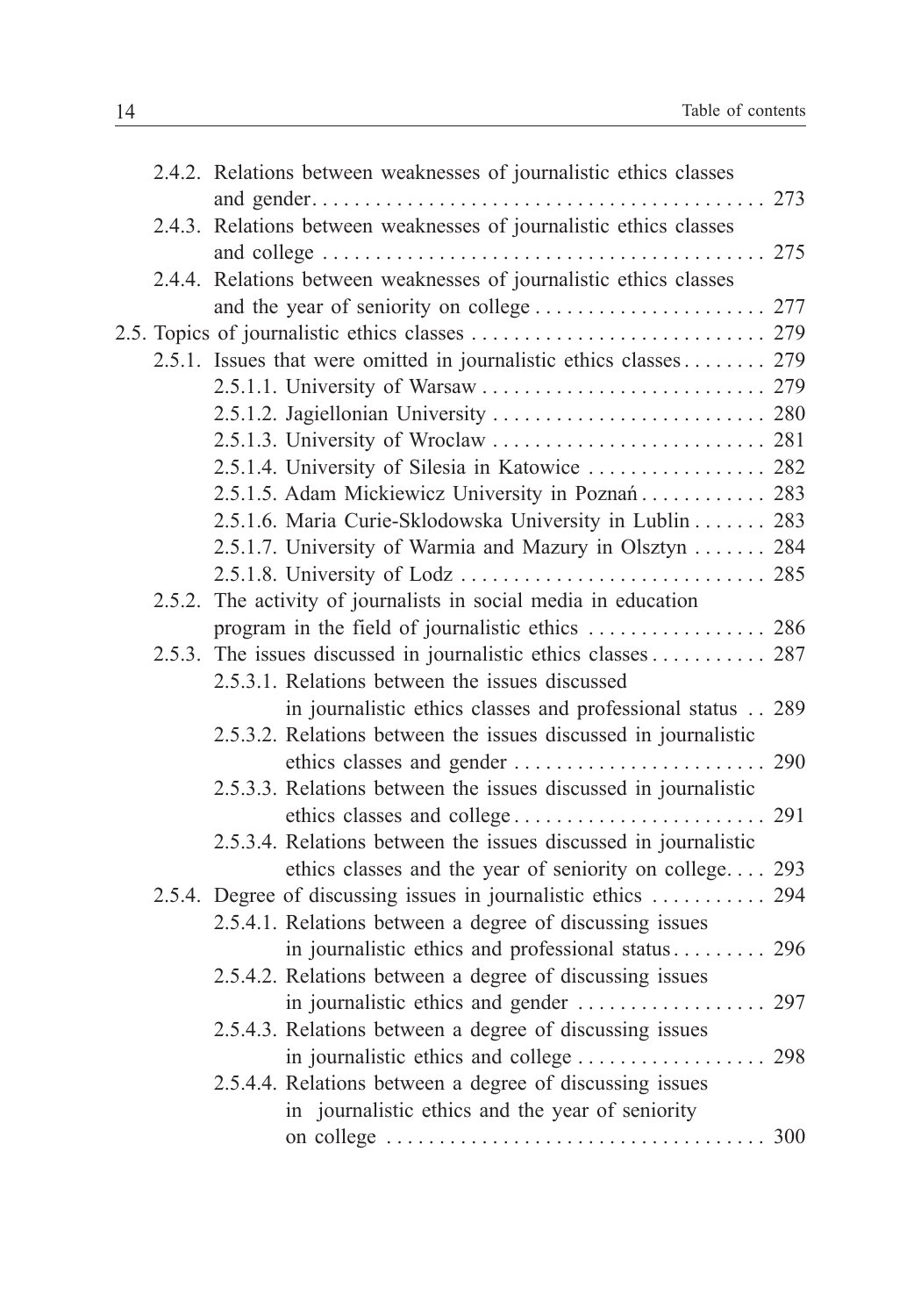| 2.5.5. Relations between proposals for expanding the curriculum |  |
|-----------------------------------------------------------------|--|
|                                                                 |  |
|                                                                 |  |
|                                                                 |  |
|                                                                 |  |
|                                                                 |  |
| 2.5.5.5. Adam Mickiewicz University in Poznań 307               |  |
| 2.5.5.6. Maria Curie-Sklodowska University in Lublin 307        |  |
| 2.5.5.7. University of Warmia and Mazury in Olsztyn 309         |  |
|                                                                 |  |
|                                                                 |  |

## **Chapter 3**

| Ethical dilemmas in the use of social media in the work            |     |
|--------------------------------------------------------------------|-----|
|                                                                    |     |
| 3.1. Relations between the development of social media             |     |
|                                                                    |     |
|                                                                    |     |
|                                                                    |     |
|                                                                    |     |
|                                                                    |     |
|                                                                    |     |
|                                                                    |     |
| 3.2.6. Maria Curie-Sklodowska University in Lublin 329             |     |
| 3.2.7. University of Warmia and Mazury in Olsztyn  332             |     |
|                                                                    |     |
| 3.3. The profession of journalist and ethical dilemmas             |     |
|                                                                    |     |
|                                                                    |     |
| 3.4.1. Relations between methods of respecting journalistic ethics |     |
|                                                                    | 341 |
| 3.4.2. Relations between methods of respecting journalistic ethics |     |
|                                                                    | 342 |
| 3.4.3. Relations between methods of respecting journalistic ethics |     |
|                                                                    | 343 |
| 3.4.4. Relations between methods of respecting journalistic ethics |     |
|                                                                    |     |